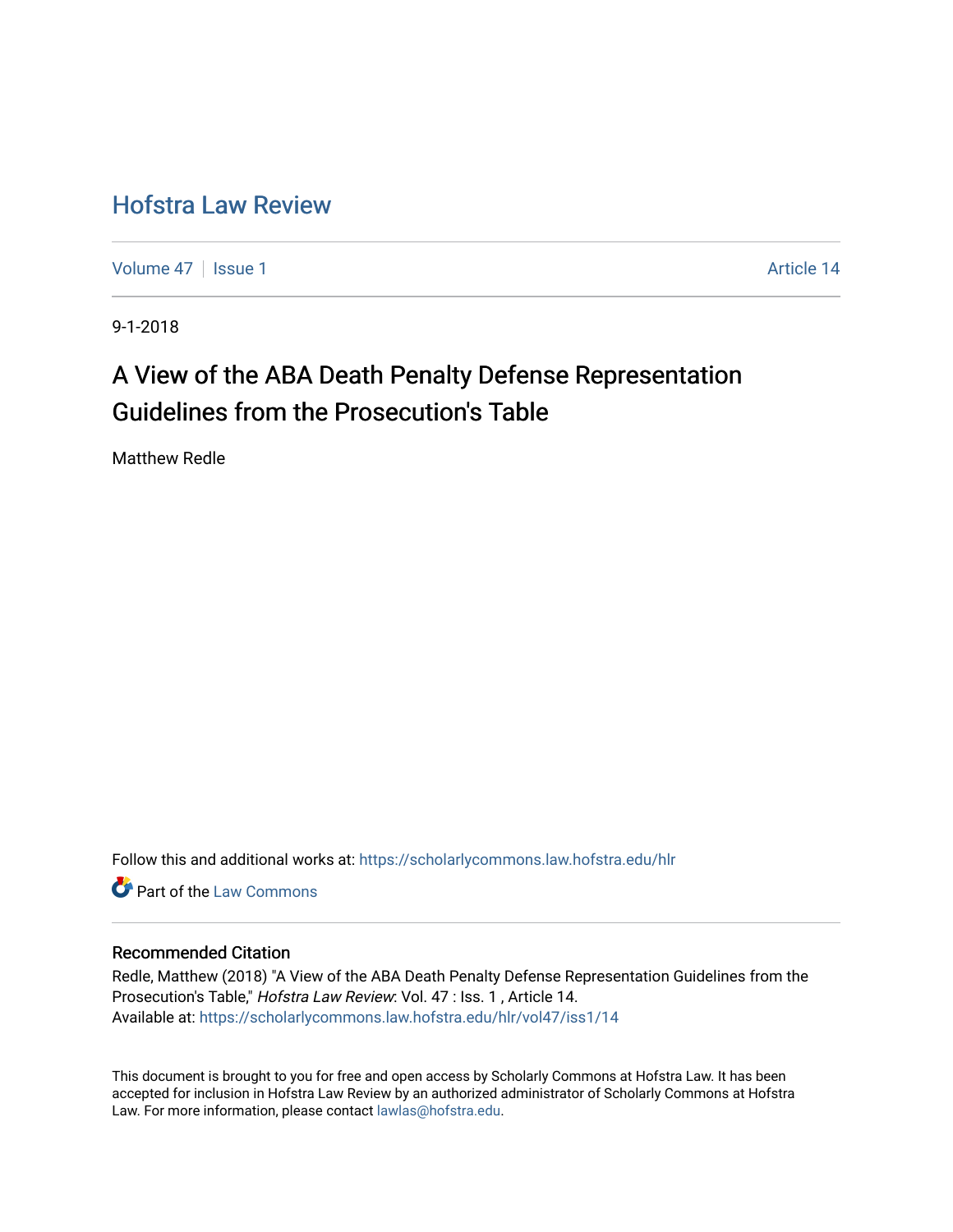## **A** VIEW OF THE **ABA DEATH** PENALTY **DEFENSE** REPRESENTATION *GUIDELINES* FROM THE **PROSECUTION'S** TABLE

## *Matthew Redle\**

This Article considers the American Bar Association's *Guidelines for the Appointment and Performance of Defense Counsel in Death Penalty Cases ("ABA Guidelines"* or *"Guidelines")'* from a prosecutor's perspective.2 In reviewing the *Guidelines,* I have restricted my focus to the investigation, guilt, and innocence phases of the process. If I possess any expertise in the subject matter, it is there.

Two recurring concerns tend to dominate discussions of the death penalty by prosecutors: first, the claims of ineffective assistance of counsel, and second, the length of time devoted to post-conviction

My comments, insights (or lack thereof), as well as any errors, are therefore mine and mine alone. I do not know if they are representative of a consensus or minority view.

 $\bar{\mathbf{v}}$ 

<sup>\*</sup> Matthew Redle is the County and Prosecuting Attorney for Sheridan County, Wyoming. He has served that community as the elected prosecutor for eight terms, having first been elected in 1986. Prior to that he was a deputy county and prosecuting attorney for six years. The views expressed in this Article are the views of the author and do not represent the views of any other organizations with which he may be associated.

<sup>1.</sup> Am. Bar Ass'n, *Guidelines for the Appointment and Performance of Defense Counsel in Death Penalty Cases* (rev. 2003), 31 HOFSTRA L. REV. 913 (2003) [hereinafter *ABA Guidelines].*

<sup>2.</sup> Of course, there is no such thing as a common or typical prosecutor, at least not in any meaningful way. The best I can offer is my own thoughts, perspectives, or insights on the *Guidelines* in the context of capital litigation. These thoughts are the product of two years working on death penalty cases as a law clerk in law school and approximately thirty-seven and a half years as a prosecutor in a state that recognizes the death penalty. Though my state sanctions the death penalty, due to our limited population, it is rarely sought or imposed. During my forty years of practice, it has been ordered twice and carried out once. I have sought death on two occasions. In both instances, I dropped our election to seek death. On both occasions the defendants subsequently entered pleas of guilty to charges of murder in the first degree. In neither case was that by design at the time I took death off the table.

My experience with norms of practice among lawyers engaged in the practice of criminal law is derived from my own experience in practice and having served as a liaison to an ABA Criminal Justice Standards task force on the Prosecution and Defense Functions, a liaison to the ABA Criminal Justice Standards Committee, a member of the ABA Criminal Justice Standards Committee, and a member of the ABA Criminal Justice Section Council which approved submission of the Prosecution and Defense Function Standards to the ABA House of Delegates for their approval.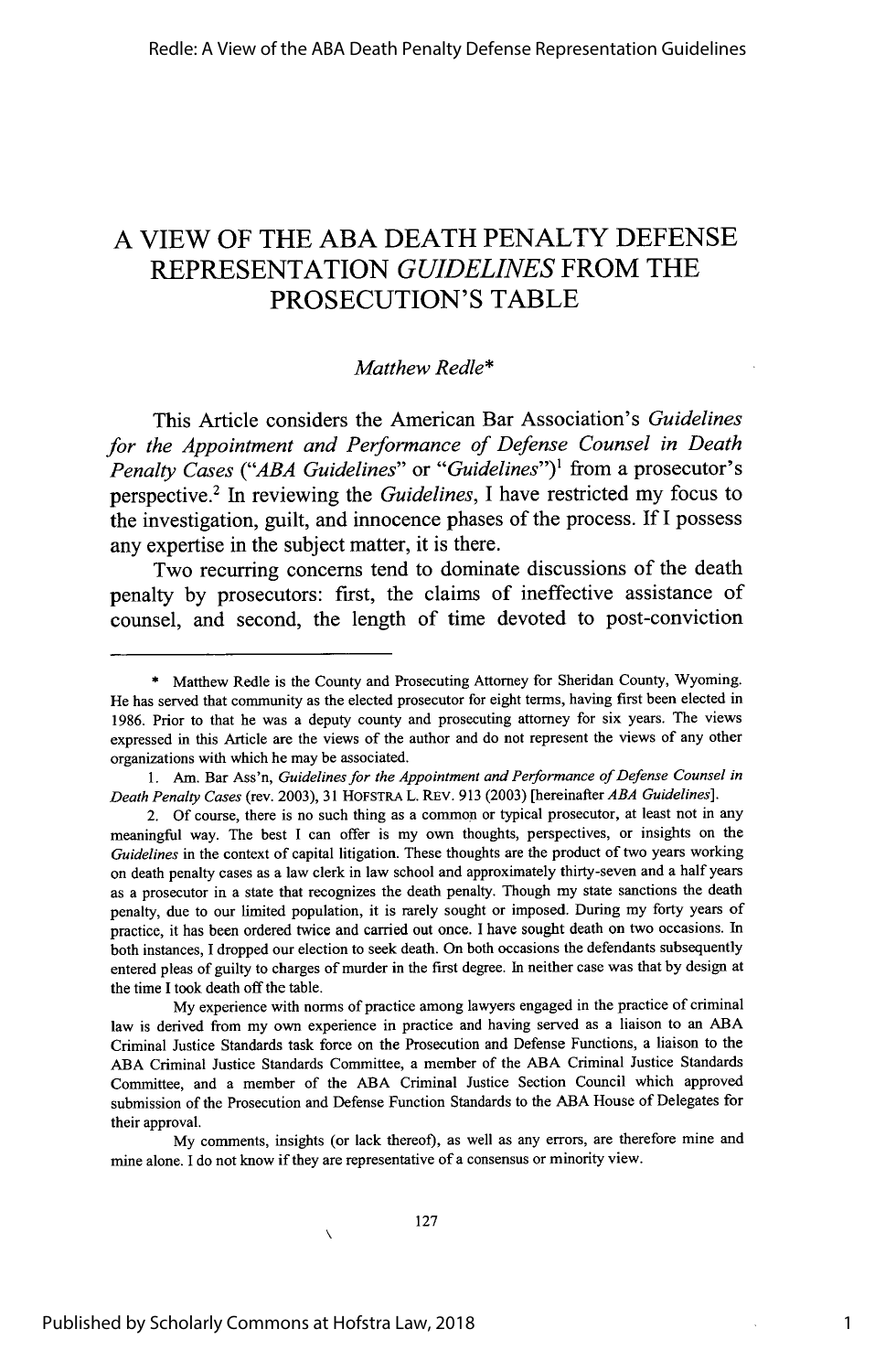#### *HOFSTRA LA W REVIEW* 128 [Vol. **47:127**

review before the sentence is carried out. The latter concern is usually couched in terms of the need for finality. Taking the latter first, the concern about the length of time between sentencing and execution continues to be an issue among prosecutors despite passage of the Antiterrorism and Effective Death Penalty Act of 1996 ("AEDPA").<sup>3</sup> At the time, AEDPA was advertised as intended, among other things, to cure this problem. Part of AEDPA, for example, contained a provision limiting federal review from state capital cases.<sup>4</sup> If states adopted quality control performance standards in the post-conviction phase, deferential review would apply to state court determinations with respect to federal law and strict time limits would be imposed on habeas review. It is my understanding that only Arizona has adopted such performance standards.<sup>5</sup> But Arizona has not seen deferential treatment afforded in review of its capital cases because it has failed to follow the performance standards it adopted.

AEDPA has proven ineffective in reducing the length of time dedicated to post-conviction review. *Furman v. Georgia<sup>6</sup>*effectively placed a moratorium on the death penalty until *Gregg v. Georgia,<sup>7</sup>* where revisions to Georgia's death penalty statute remedied the unconstitutional aspects in *Furman,<sup>8</sup>*followed by *Lockett v. Ohio* when the bifurcated trial with a guilt and penalty phase and consideration of unlimited mitigating circumstances was created.<sup>9</sup> It wasn't until 1984 when executions resumed.<sup>10</sup> The average length of time from sentence to execution at that time was seventy-four months or just over six years.<sup>11</sup> By the time of the passage of AEDPA, the wait had grown to 125 months or ten years.<sup>12</sup> By 2012, sixteen years post-AEDPA passage, the time between sentence and execution had risen to an average of 190 months, or approximately sixteen years.<sup>13</sup> In 2013, (the last year I could find such numbers available), the average stay dipped to  $186$  months.<sup>14</sup>

7. 428 U.S. 153 (1976).

<sup>3.</sup> Pub. L. No. 104-132, 110 Stat. 1214 (codified in scattered sections of 2 U.S.C., 3 **U.S.C,** 4 U.S.C., 5 U.S.C., 6 U.S.C., 7 U.S.C., 8 U.S.C., 9 U.S.C.).

*<sup>4.</sup> Id.* § 2264.

*<sup>5.</sup> See* Kent E. Cattani & Monica B. Klapper, *Representing the Indigent,* ARIZ. ATT'Y, Feb. 2002, at 36.

<sup>6. 408</sup> U.S. 238 (1972).

<sup>8.</sup> *Id.* at 196-98.

<sup>9.</sup> Lockett v. Ohio, 438 U.S. 586, 605 (1978); *Furman,* 408 **U.S.** at 239-40.

<sup>10.</sup> TRACY J. SNELL, U.S. DEP'T OF JUST., BUREAU OF JUST. STATS., CAPITAL PUNISHMENT,

<sup>2012</sup> STATISTICAL TABLES 14 (2014), https://www.bjs.gov/content/pub/pdf/cp12st.pdf

<sup>11.</sup> *Id.*

<sup>12.</sup> *Id.*

<sup>13.</sup> Id.

<sup>14.</sup> TRACY J. SNELL, U.S. DEP'T OF **JUST.,** BUREAU OF JUST. STATS., CAPITAL PUNISHMENT,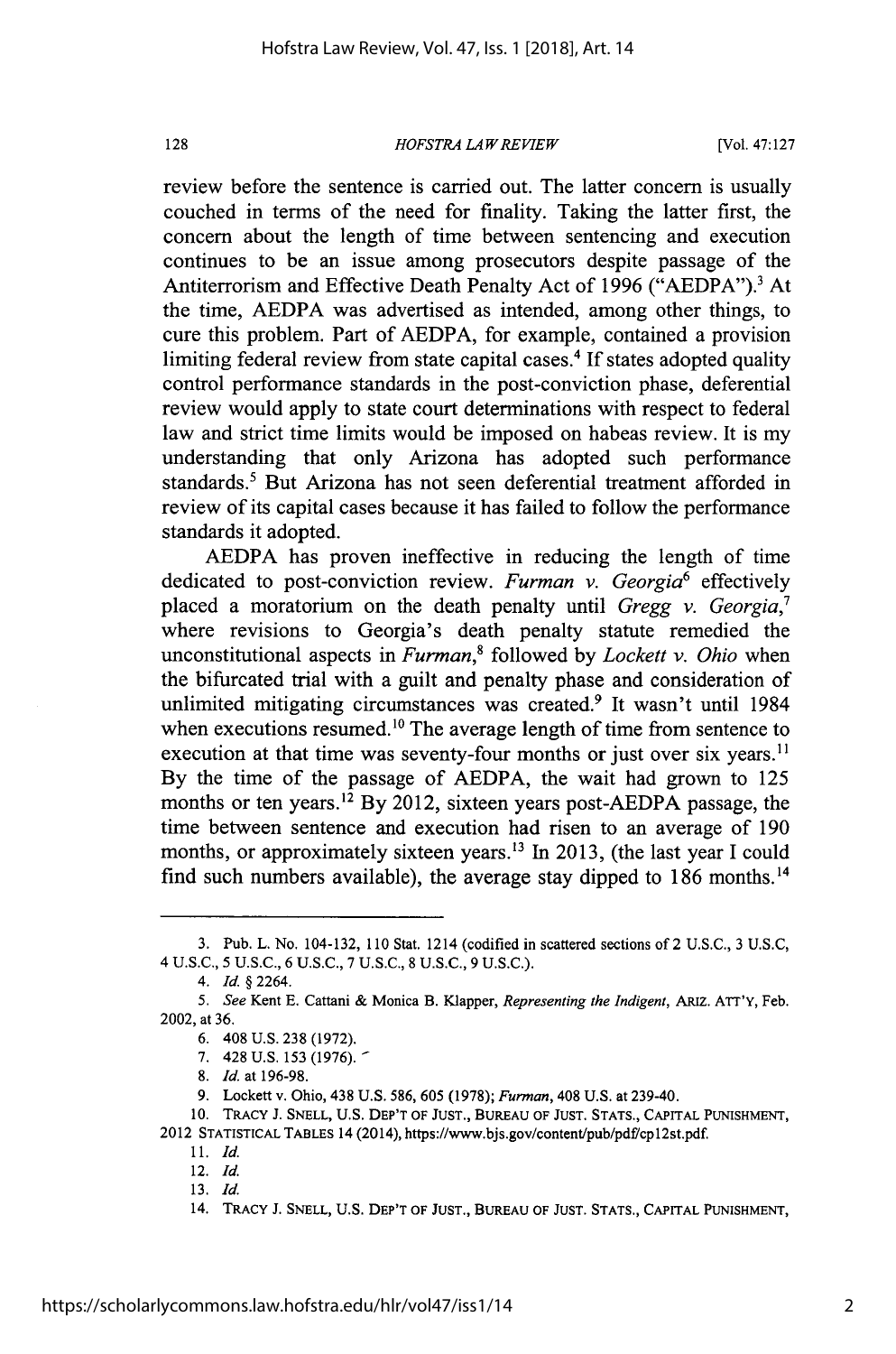*A VIEWFROM THE PROSECUTION'S TABLE* **2018]**

129

In a 2016 Bureau of Justice Statistics report, published in April of 2018, it was noted that 2016 was the sixteenth consecutive year where the number of prisoners under a death sentence had declined.<sup>15</sup>

Neither the *Guidelines* nor defense counsel are "at fault" for such delays. To the contrary, it is not a fault of defense counsel to avail themselves of whatever relief the law provides in defense of their client. Where the objective of the representation is to preserve the client's life for as long as possible, utilizing all legal and ethical means available is a duty of defense counsel.

Performance standards, such as those provided by the *ABA Guidelines,* are a reasonable means of protecting the defendant-client's right to the effective assistance of counsel. The *Guidelines* offer an excellent tool for reducing ineffective assistance of counsel in capital litigation. Adherence to the *Guidelines* in both guilt and penalty phases provides a useful checklist for defense counsel in a capital case. The *Guidelines* are a relatively complete discussion of tasks, responsibilities, strategic decisions, and other issues to be considered by defense counsel, the members of the mitigation team, and successor counsel on appeal.<sup>16</sup>

The stated object of the *Guidelines* "is to set forth a national standard of practice for the defense of capital cases."<sup>17</sup> The U.S. Supreme Court has not acknowledged the *Guidelines* as providing that standard:

In any case presenting an ineffectiveness claim, the performance inquiry must be whether counsel's assistance was reasonable considering all the circumstances. Prevailing norms of practice as reflected in American Bar Association standards and the like **...** are guides to determining what is reasonable, but they are only guides.<sup>18</sup>

*Strickland v. Washington* stressed that "American Bar Association standards and the like" are "only guides" to what reasonable means, not its definition.<sup>19</sup> One reason given by the Court for eschewing a list of rules that prescribe what is effective performance for defense counsel was the fear that, as soon as such specific rules are adopted, new circumstances will arise where counsel, in violating the prescription,

<sup>2013</sup> STATISTICAL TABLES 14 (2014), https://www.bjs.gov/content/pub/pdf/cpl3st.pdf.

**<sup>15.</sup>** ELIZABETH DAVIS & TRACY J. **SNELL,** U.S. DEP'T OF **JUST.,** BUREAU **OF JUST. STATS.,** CAPITAL PUNISHMENT, 2016, at 2 (2018), https://www.bjs.gov/content/pub/pdf/cp16sb.pdf.

<sup>16.</sup> *See ABA Guidelines, supra* note 1, at 1047-48, 1055-70, 1076-78.

<sup>17.</sup> *Id.* at 919 (Guideline 1.1).

<sup>18.</sup> Strickland v. Washington, 466 U.S. 668, **688** (1984) (citing STANDARDS FOR CRIMINAL JUSTICE, THE DEFENSE FUNCTION, Standard Nos. 4-1.1 to 4-8.6 (AM. BAR ASS'N, 2d ed. 1980)).

<sup>19.</sup> *Id.* at 688; *see also* Roe v. Flores-Ortega, 528 U.S. 470, 479 (2000) (quoting *Strickland,* 466 U.S. at 688).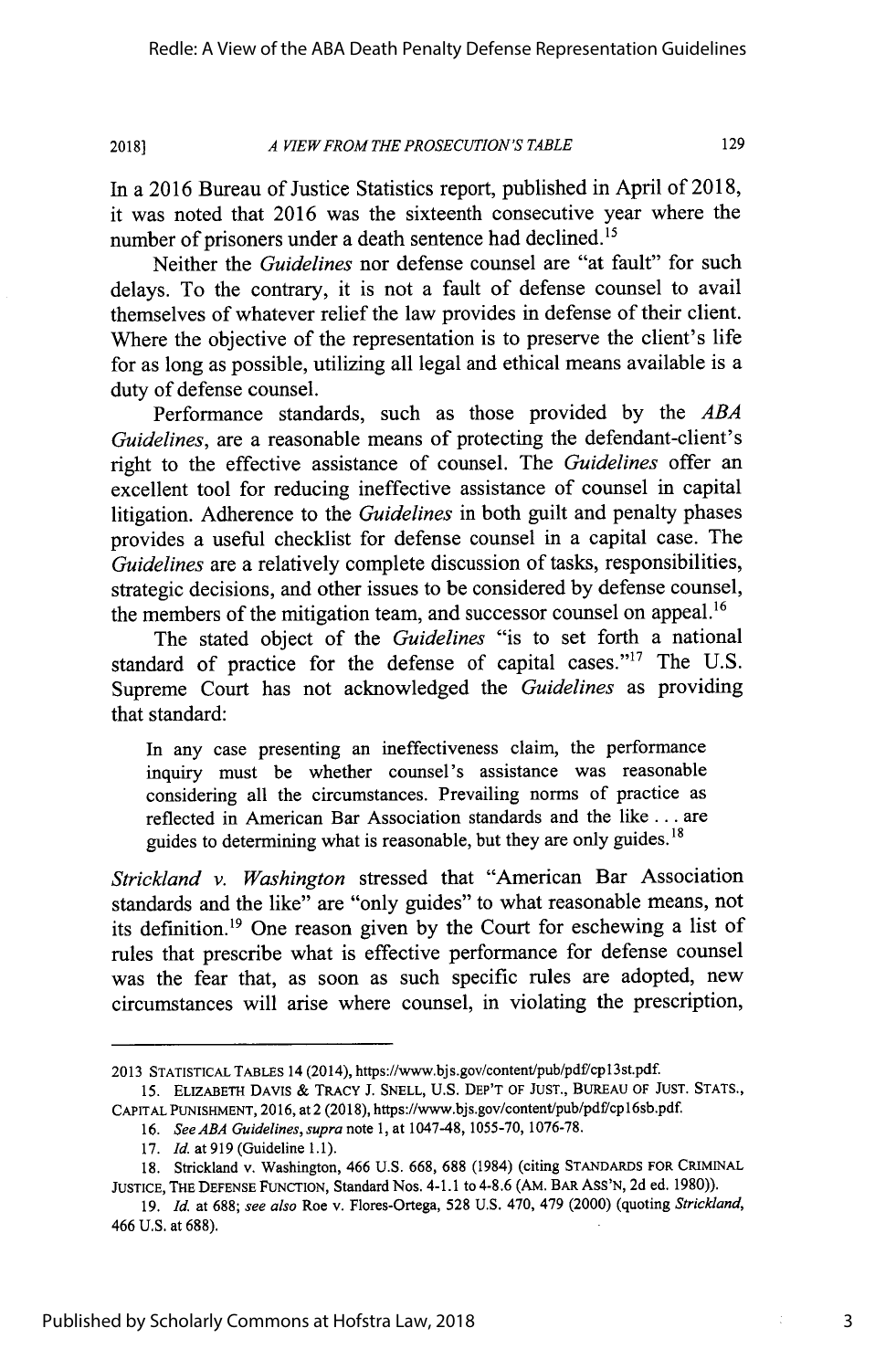*HOFSTRA LA W REVIEW*

behaves reasonably.<sup>20</sup> The Court in *Roe v. Flores-Ortega* repeated, "the Federal Constitution imposes one general requirement: that counsel make objectively reasonable choices. $^{221}$  In my opinion, regular reference to the *Guidelines* will be of great assistance to defense counsel in seeing that those choices are reasonable.

The *Guidelines* are in two documents. The first document, adopted as policy by the ABA and published in 2003, is the previously mentioned *Guidelines for the Appointment and Performance of Defense Counsel in Death Penalty Cases.* As its name suggests, its focus is on the performance and qualifications of counsel, and the supervision of the defense team by that counsel. The second document is the *Supplementary Guidelines for the Mitigation Function of Defense Teams in Death Penalty Cases ("Supplementary Guidelines").*<sup>22</sup> The *Supplementary Guidelines* focus on the development of the mitigation case. That does not mean that they are intended to be considered only for the penalty phase. Certainly they are meant for use in that phase, but they highlight as well the need to incorporate consideration of mitigation strategy into the guilt phase. Their goal is to weave in and out of all phases of the representation a unified and consistent defense throughout, at least to the extent possible. This makes sense and is representative of the sound advice found in the *Guidelines.*

Despite the Supreme Court's unwillingness to recognize the *Guidelines* (or any other set of standards for that matter) as the national standard, the *Guidelines* make every effort to cast themselves in that light. The Definitional Note following Guideline 1.1, for example, explains that the word "should" as used in the *Guidelines* is to be understood as "mandatory."<sup>23</sup> This is a convention normally reserved in legislation for the word "shall." The drafters do not, however, shy away from their claim of being "the national standard." "The History" following the first Guideline states that the "Guidelines are not aspirational."24 This may explain the Supreme Court's attempt at

130

<sup>20.</sup> *See Strickland,* 466 U.S at 688-89 ("No particular set of detailed rules for counsel's conduct can satisfactorily take account of the variety of circumstances faced by defense counsel or the range of legitimate decisions regarding how best to represent a criminal defendant. Any such set of rules would interfere with the constitutionally protected independence of counsel and restrict the wide latitude counsel must have in making tactical decisions.").

*<sup>21.</sup> Roe,* 528 U.S. at 479 (citing *Strickland,* 466 U.S. at 688).

<sup>22.</sup> *Supplementary Guidelines for the Mitigation Function of Defense Teams in Death Penalty Cases,* 36 HOFSTRA L. REV. 677 (2008) [hereinafter *Supplementary Guidelines].*

<sup>23.</sup> *ABA Guidelines, supra* note 1, at 919.

<sup>24.</sup> *Id.* at 920. By contrast, in the ABA Standards for Criminal Justice, the word "should" is used in the hortatory sense to connote strong encouragement to act in a particular way. *See* CRIMINAL JUSTICE STANDARDS FOR THE DEFENSE FUNCTION, Standard Nos. 4-1.1(c) (AM. BAR ASS'N, 4th ed. 2015). It strikes me that perhaps the drafters of the *Guidelines* were bold enough to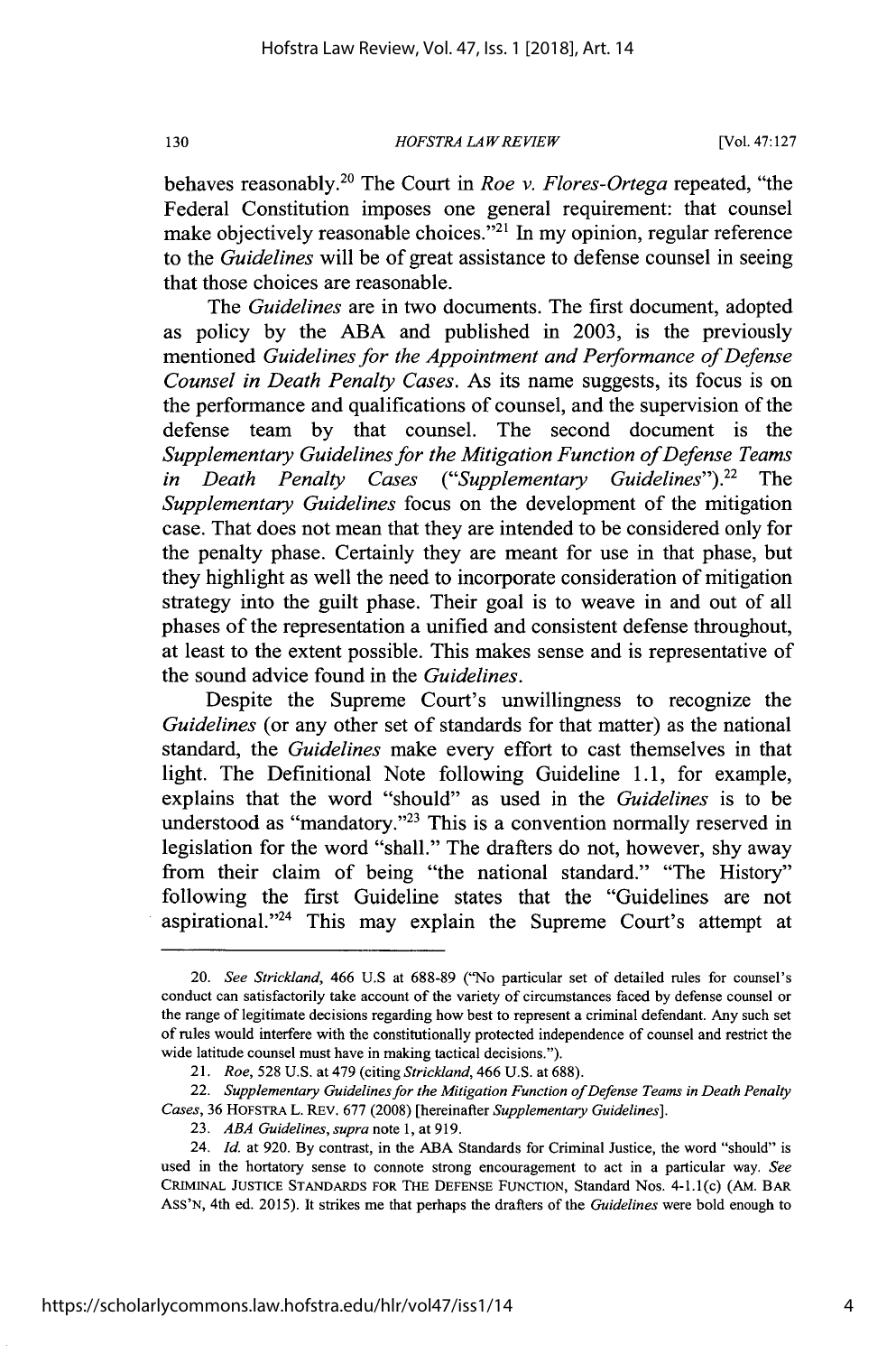*A VIEWFROM THE PROSECUTION'S TABLE* **2018]**

131

limiting the *Guidelines* to one guide among many of what are reasonable norms of practice.<sup>25</sup>

In my opinion, these flourishes in the *Guidelines* are unnecessary. The *Guidelines* are very well done, comprehensive, and capable of standing on their own merit. The *Guidelines* have one consistent, overarching theme, namely, that clients facing execution receive "high quality legal representation" from their lawyers.<sup>26</sup> It is a credit to the Bar that defense counsel as a group would undertake to pursue excellence in representation of a category of cases with the complexity and demands of death penalty litigation. A goal that sets the norm at consistently providing "high quality legal representation" is consistent with the fmest traditions of the Bar and our faith in the rule **of** law. It is also consistent with a standard of excellence and not mere competence. Here is one example. Toward the end of the commentary to the first Guideline appears the following: "[T]rial counsel **...** must raise every legal claim that may ultimately prove meritorious, lest default doctrines later bar its assertion."<sup>27</sup> In other words, defense counsel should not only know the existing state of the law, but must also attempt to anticipate the direction in which the law may be heading.

Another example of the *Guidelines* seeking to ensure high quality legal services consistent with "prevailing norms of practice" is Guideline 9.1.A.<sup>28</sup> It requires that government provide funds necessary to support the full cost of high quality representation.<sup>29</sup> It may also be the likely reason that only one state has adopted the performance standards under AEDPA that would put federal courts on a tight calendar for habeas

believe that, despite the Supreme Court's stated unwillingness, if you aspire to set the national standard, maybe you should act as though that is what you have done. Given the Supreme Court's reservations about the capacity of any set of rules to anticipate and provide an answer to every set of circumstances, I wonder if this advances those aims. It seems to draw some scorn from unsympathetic members of the Court. For example, Guideline **10.7** requires that counsel's investigation include all periods of the client's life, beginning from "conception." *ABA Guidelines, supra* note **1,** at 1022. Certainly some pre-natal events, e.g., injury or exposure to toxins, may be of relevance to issues in mitigation or, conceivably, an affirmative defense. To follow that with a requirement that the investigation include counsel contacting "virtually everyone" acquainted with the defendant and his or her family and obtain records regarding the client's "parents, grandparents, siblings, cousins, and children." *Id.* at 1024-25. But all in all, if this is a conceit, it is a minor one.

<sup>25.</sup> It maybe that, despite the "one guide among many" language of what may be considered reasonable norms of practice, the *Guidelines* authors insistence that they constitute a national standard may be an intentional effort to avoid localized norms from watering down the quality of representation appropriate for the task at hand.

<sup>26.</sup> *ABA Guidelines, supra* note 1, at 919, 921, 930, 939.

<sup>27.</sup> *Id.* at 927.

<sup>28.</sup> Id.at981.

<sup>29.</sup> *Id*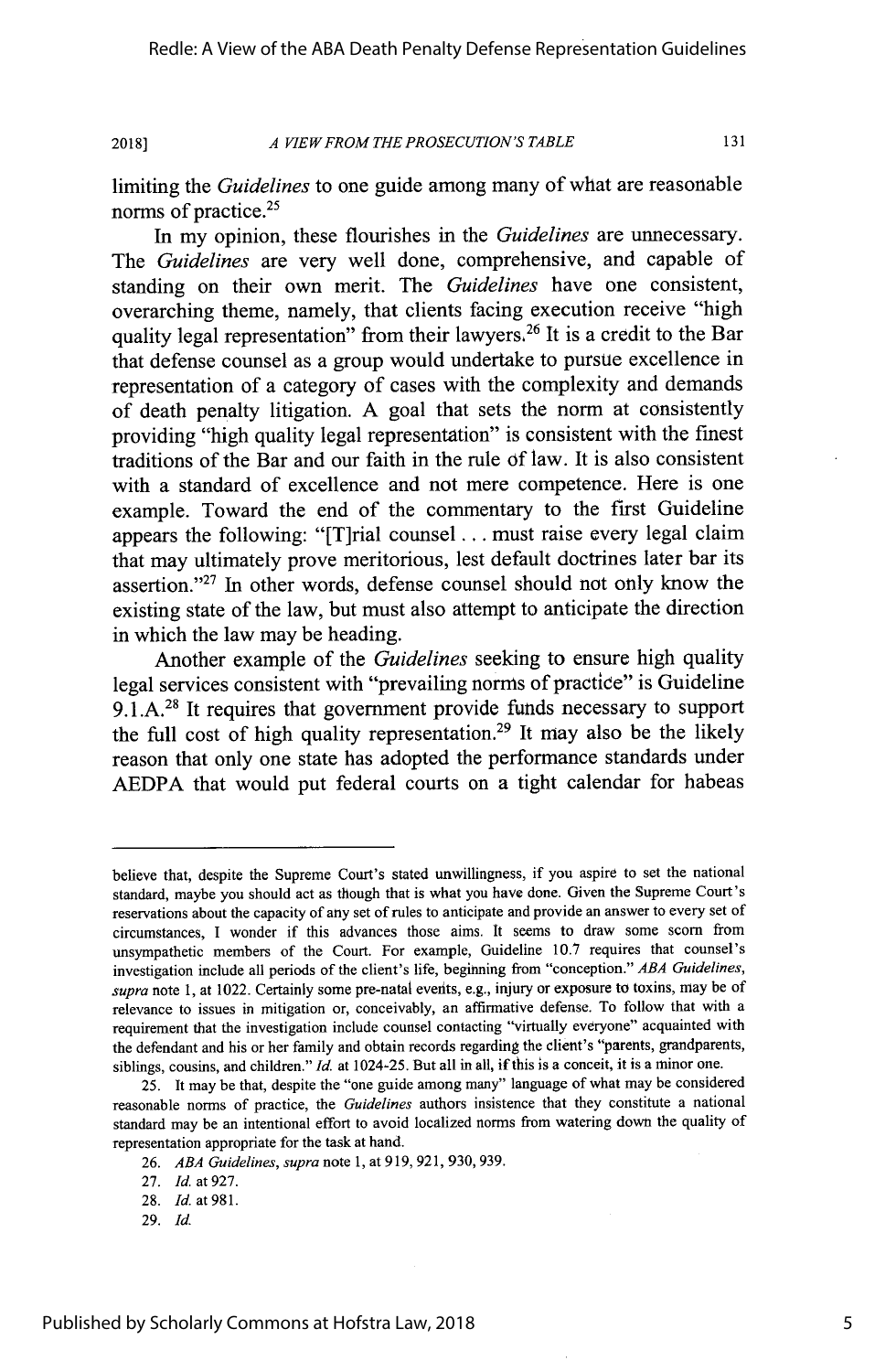*HOFSTRA LA W REVIEW*

review.<sup>30</sup> It is likely the reason why that one state has failed to comply with its own performance standards.<sup>31</sup> The apparent unwillingness of legislatures to provide this level of funding-which given the nature of the capital sanction, even the most rudimentary notions of justice would seem to demand—undermines the legitimacy of the death sentence far more than a legion of dedicated defense teams could achieve.

Guideline 9.1 calls for full funding of all aspects of the defense for defendants who are indigent.<sup>32</sup> Similarly, the commentary quotes ABA Standard for Criminal Justice Standard 5-1.6: "Government has the responsibility to fund the full cost of quality legal representation."<sup>33</sup> It proposes that government provide funding for defense services "that maintains parity between the defense and the prosecution...."<sup>34</sup> In my opinion, the principle is correct but the explanation is wrong. When it speaks of "parity," it talks about "parity" in terms of "workload, salaries, and resources necessary to provide quality legal representation." $35$  In this way, its focus is placed on spending, dollar for dollar. Focusing on things like "benefits, technology, [and] facilities"<sup>36</sup> doesn't suggest parity as much as an arms war. To my mind that is a misguided notion of "parity." Some level of spending for those things might be critically necessary to achieve parity. But if state investigators are equipped with Apple iPhone X smart phones, must the defense investigators have the same, or can they perform effectively with their Apple iPhone 8 smart phones?

Rather than look at "parity" as a dollar for dollar spending battle to see who goes broke first, I think it is more desirable to look at "parity" in terms of leveling the playing field. It may be more important for defense counsel to hire consulting forensic experts to tell her she needs two experts to testify to errors by the prosecution experts than an upgrade to existing office equipment technology. I would assume that there are times the defense needs an expert to tell them they need an expert to testify and why. The prosecution can easily call the person who did the testing and get an analysis of the defense expert's report or testimony. It seems this may not be the case for the defense, and they may not be able to discuss the report of the prosecution's expert with their own expert,

132

<sup>30.</sup> *See John H. Blume, AEDPA: The "Hype" and the "Bite"*, 91 CORNELL L. REV. 259, 275 n.93 (2006) (citing Spears v. Stewart, 283 F.3d 992, 1007 (9th Cir. 2002)).

<sup>31.</sup> Blume, *supra* note 30, at 275 n.93 (quoting *Spears,* 283 F.3d at 1007).

<sup>32.</sup> *See ABA Guidelines, supra* note 1, at 981.

<sup>33.</sup> *Id.* at 984 (internal quotation marks omitted) (quoting ABA STANDARDS FOR CRIMINAL JUSTICE: PROVIDING DEFENSE SERVICES, Standard No. 5-1.6 (3d ed. 1992)).

<sup>34.</sup> *ABA Guidelines, supra* note 1, at 985.

<sup>35.</sup> Id.

<sup>36.</sup> Id.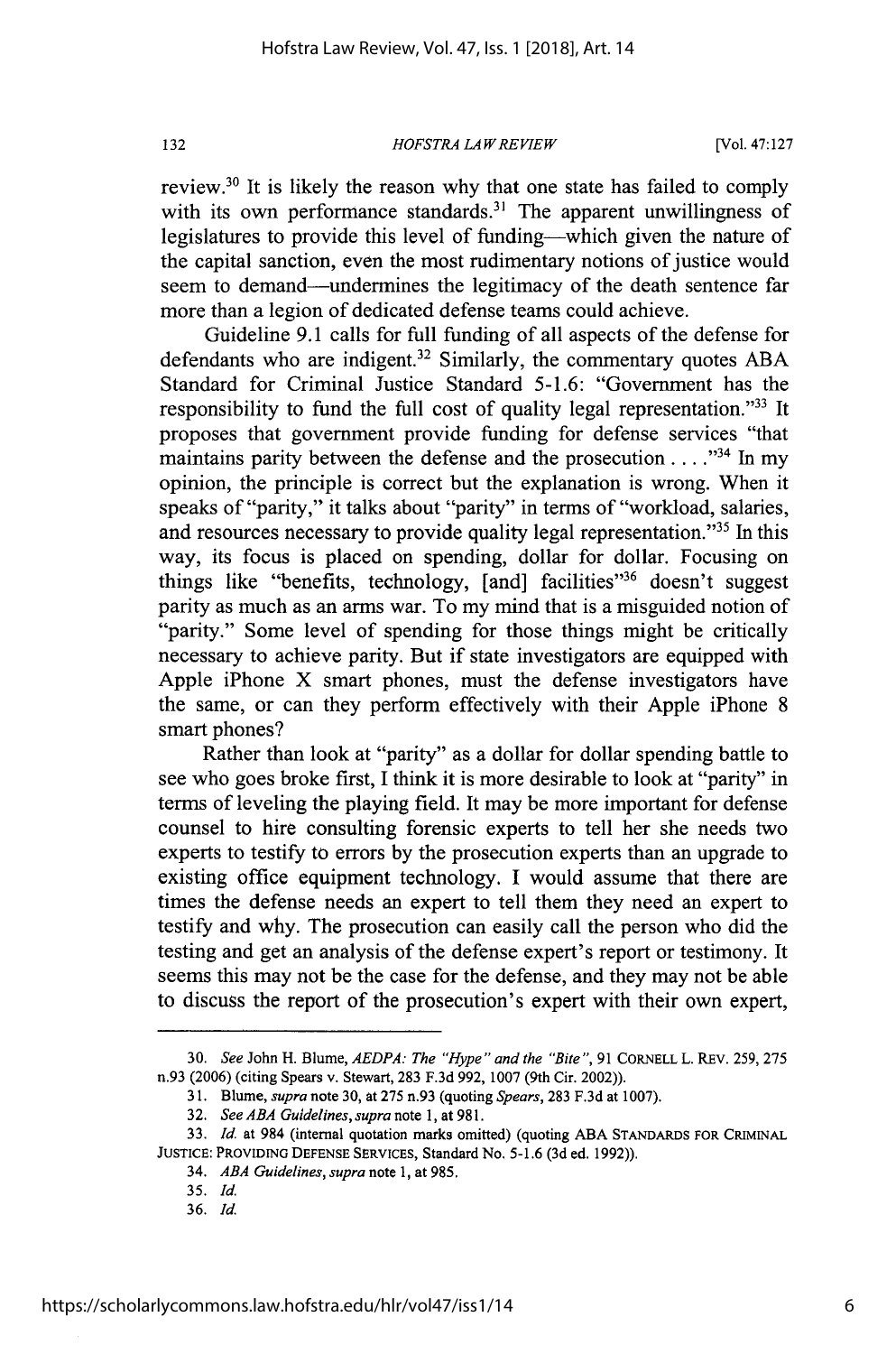#### *A VIEWFROM THE PROSECUTION'S TABLE*

**2018]**

133

free of charge. Parity should mean funding that levels the playing field. If that means dollar for dollar spending, then so be it.

The *Guidelines* reflect "prevailing norms of practice." In measuring the fit between "prevailing norms" and the *Guidelines,* we can compare the *Guidelines* in a capital case against standards not exclusive to death penalty litigation, namely, the Model Rules of Professional Conduct<sup>37</sup> and the Criminal Justice Standards on the Defense Function.<sup>38</sup> Here are some examples.

Earlier, in the discussion of "parity," I included a reference to "workload."<sup>39</sup> This is an area where considerations of "parity" and the need to level the playing field, on both sides, should be paramount. It is also an area reflective of already existing and "prevailing norms of practice." Guideline 6.1, entitled Workload, says the following: "The Responsible Agency should implement effectual mechanisms to ensure that the workload of attorneys representing defendants in death penalty cases is maintained at a level that enables counsel to provide each client with high quality legal representation in accordance with these Guidelines."40

Standard 4-1.8 of the ABA Criminal Justice Standards for the Defense Function,<sup>41</sup> titled "Appropriate Workload," provides:

- (a) Defense counsel should not carry a workload that, by reason of its excessive size or complexity, interferes with providing quality representation, endangers a client's interest in independent, thorough, or speedy representation, or has a significant potential to lead to the breach of professional obligations. A defense counsel whose workload prevents competent representation should not accept additional matters until the workload is reduced, and should work to ensure competent representation in counsel's existing matters. Defense counsel within a supervisory structure should notify supervisors when counsel's workload is approaching or exceeds professionally appropriate levels.
- (b) Defense organizations and offices should regularly review the workload of individual attorneys, as well as the workload of the entire office, and adjust workloads (including intake) when necessary and as permitted by law to ensure the effective and ethical conduct of the defense function.
- (c) Publicly-funded defense entities should inform governmental

<sup>37.</sup> MODEL **RULES** OF PROF'L **CONDUCT** (AM. BAR ASS'N 2018).

<sup>38.</sup> CRIMINAL **JUSTICE STANDARDS** FOR THE **DEFENSE FUNCTION** (AM. BAR **ASS'N,** 4th ed. 2015).

<sup>39.</sup> *Supra* text accompanying note 35.

<sup>40.</sup> *ABA Guidelines, supra* note 1, at 965.

<sup>41.</sup> CRIMINAL **JUSTICE STANDARDS** FOR THE **DEFENSE** FUNCTION, Standard No. 4-1.8.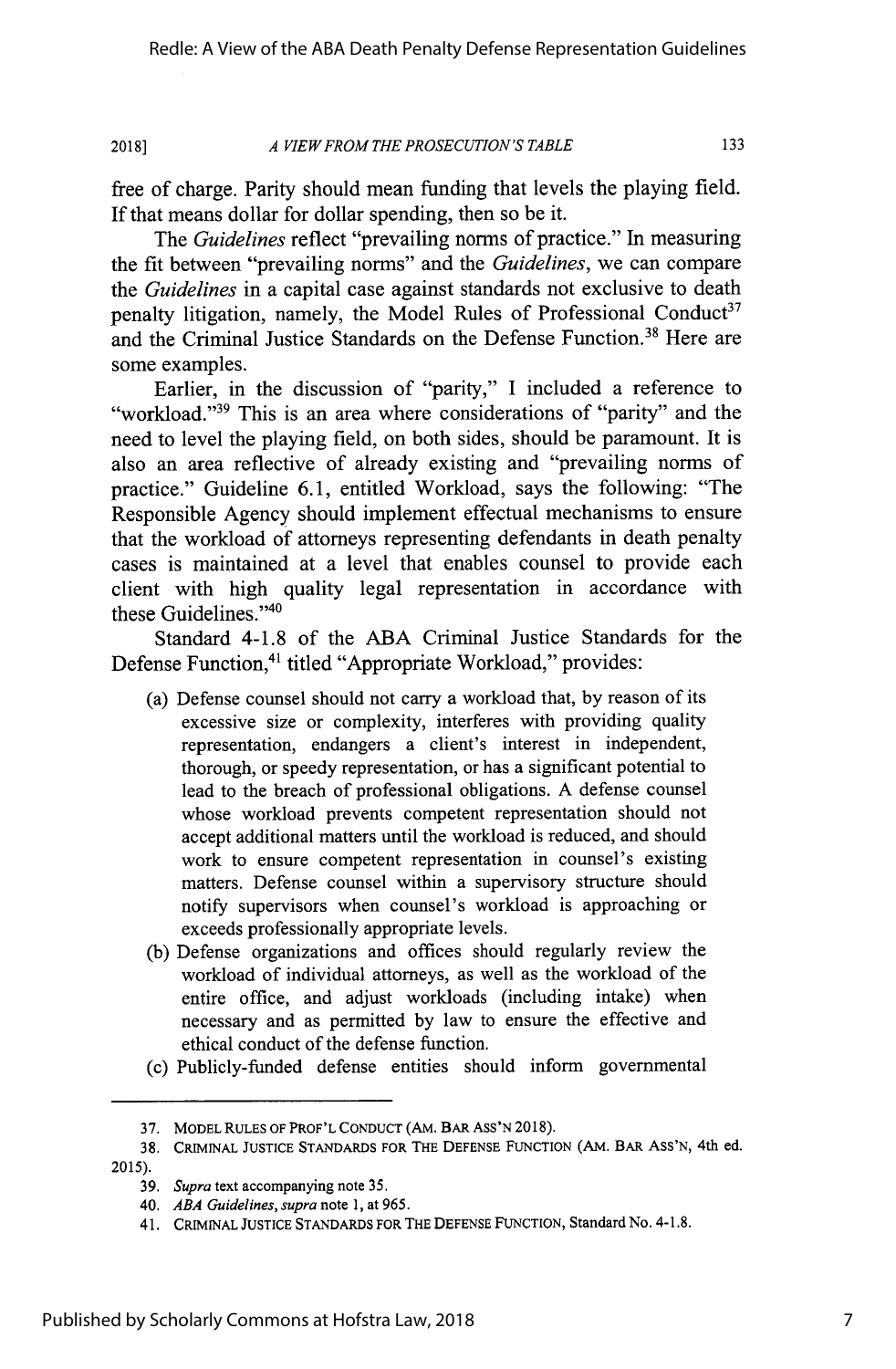#### *HOFSTRA LA W REVIEW*

officials of the workload of their offices, and request funding and personnel that are adequate to meet the defense caseload. Defense counsel should consider seeking such funding from all appropriate sources. If workload exceeds the appropriate professional capacity of a publicly-funded defense office or other defense counsel, that office or counsel should also alert the court(s) in its jurisdiction and seek judicial relief.<sup>42</sup>

"Competent representation" in a capital case would, under the *Guidelines, equate to "high quality legal representation."* 

The *Guidelines* are careful to make the distinction between a consulting expert and a testifying expert. This is a distinction that is critical for counsel to understand when it comes to the duty to protect communications.<sup>43</sup>

*The Guidelines* identify the parameters of a complete investigation both in terms of timing and scope. They suggest that the investigation begin even before the lawyer-client relationship exists and that the scope of that investigation (in terms of mitigation, at least) look back as far as the time of conception. That may strike some as extreme, until you consider the Adverse Childhood Experiences **("ACE")** study conducted **by** the Center for Disease Control and Kaiser Permanente and its findings.<sup>44</sup> When considering certain affirmative defenses in the guilt

CRIMINAL JUSTICE STANDARDS FOR THE DEFENSE FUNCTION, Standard No. 4-4.4.

44. *See About the CDC-Kaiser ACE Study,* CTRS. FOR DISEASE CONTROL AND PREVENTION, http://www.cdc.gov/violenceprevention/acestudy/about.html (last visited Nov. 10, 2018). *See generally* Vincent J. Felitti, et al., *Relationship of Childhood Abuse and Household Dysfunction to*

134

<sup>42.</sup> **Id.**

<sup>43.</sup> *See* MODEL RULES OF PROF'L CONDUCT r. 1.6(a) (Am. BAR Ass'N 2018) ("A lawyer shall not reveal information relating to the representation of a client unless the client gives informed consent, the disclosure is impliedly authorized in order to carry out the representation or the disclosure is permitted by paragraph (b)."). *Compare ABA Guidelines, supra* note 1, at *952* (Guideline 4.1.B.2) ("Counsel should have the right to protect the confidentiality of communications with the persons providing such services to the same extent as would counsel paying such persons from private funds."), *with* CRIMINAL JUSTICE STANDARDS FOR THE DEFENSE FUNCTION, Standard No. 4-1.4(a) ("Defense counsel must act zealously within the bounds of the law and applicable rules to protect the client's confidences and the unique liberty interests that are at stake in criminal prosecution."), *and* Standard No. 4-4.4 ("Relationship with Expert Witnesses").

<sup>(</sup>a) An expert may be engaged to prepare an evidentiary report or testimony, or for consultation only. Defense counsel should know relevant rules governing expert witnesses, including possibly different disclosure rules governing experts who are engaged for consultation only....

<sup>(</sup>g) Subject to client confidentiality interests, defense counsel should provide the expert with all information reasonably necessary to support a full and fair opinion. Defense counsel should be aware, and explain to the expert, that all communications with, and documents shared with, a testifying expert may be subject to disclosure to opposing counsel. Defense counsel should be aware of expert discovery rules and act to protect confidentiality, for example by not sharing with the expert client confidences and work product that counsel does not want disclosed.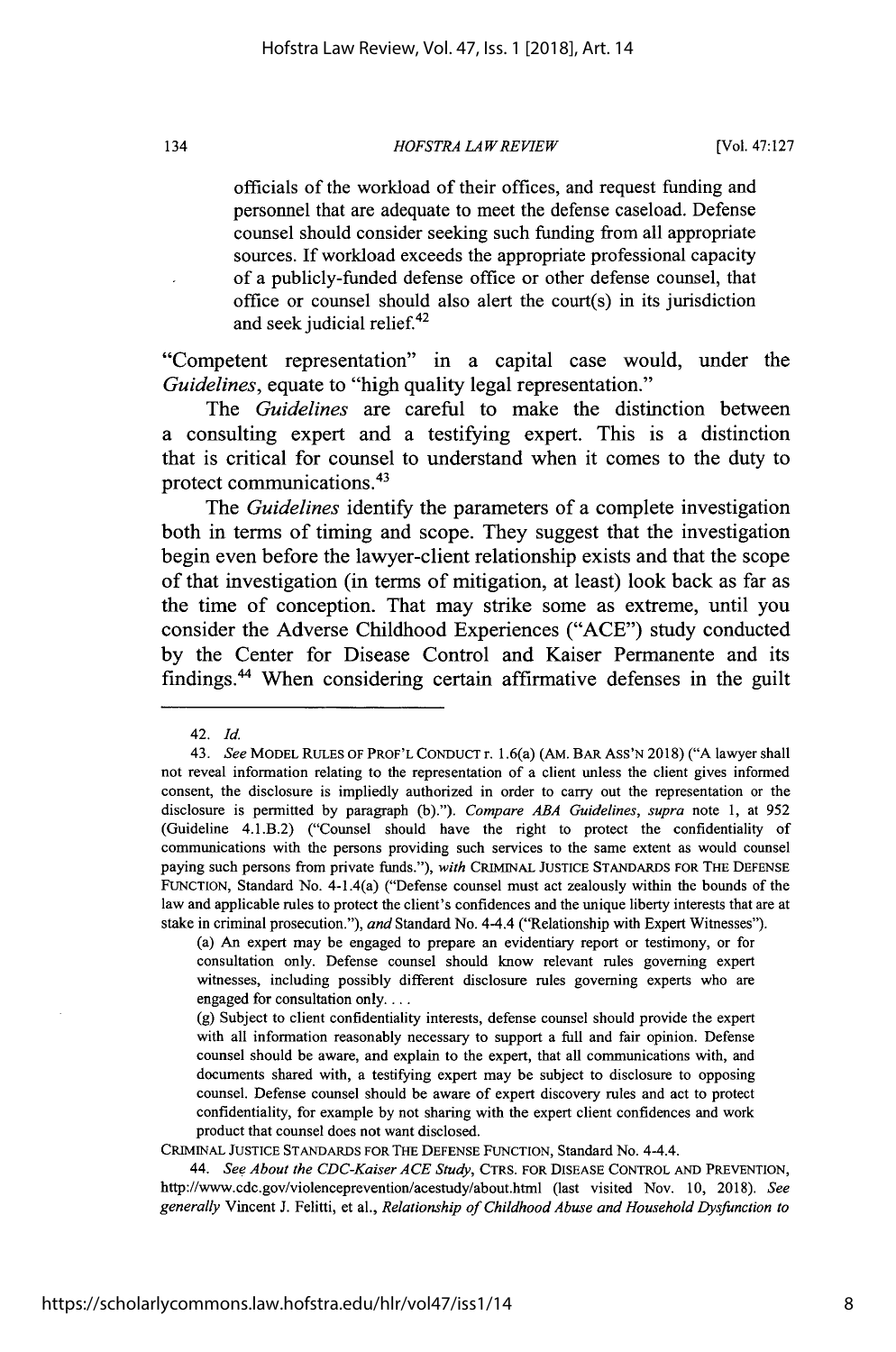#### *A VIEW FROM THE PROSECUTION'S TABLE* **2018]**

135

phase or mitigation in the penalty phase, injury *in utero* and pre-natal exposure to certain toxins may be highly relevant.<sup>45</sup> Certainly that period of time should be closely examined. Understandably the waiver of any rights during the investigative stage should always be closely scrutinized, particularly while the context of events is still fresh. The *Supplementary Guidelines* for the multi-disciplinary mitigation team offer a number of avenues to pursue in addition to the facts beyond what happened at the time of the killing.<sup>46</sup> The investigative checklists in either set of guidelines **I** found to be excellent and are worthy of regular referral.<sup>47</sup>

*Many of the Leading Causes of Death in Adults: The Adverse Childhood Experiences (ACE) Study,* 14 AM. J. PREVENTATIVE MED. 245 (1998).

<sup>45.</sup> *See ABA Guidelines, supra* note 1, at 1022.

*<sup>46.</sup> Supplementary Guidelines, supra* note 22, at 679.

<sup>47.</sup> *See* MODEL RULES OF PROF'L CONDUCT r. 1.3 ("A lawyer shall act with reasonable diligence and promptness in representing a client."); *see also* CRIMINAL JUSTICE STANDARDS FOR THE DEFENSE FUNCTION, Standard No. 4-4.1 ("Duty to Investigate and Engage Investigators").

<sup>(</sup>a) Defense counsel has a duty to investigate in all cases, and to determine whether there is a sufficient factual basis for criminal charges.

<sup>(</sup>b) The duty to investigate is not terminated by factors such as the apparent force of the prosecution's evidence, a client's alleged admissions to others of facts suggesting guilt, a client's expressed desire to plead guilty or that there should be no investigation, or statements to defense counsel supporting guilt.

<sup>(</sup>c) Defense counsel's investigative efforts should commence promptly and should explore appropriate avenues that reasonably might lead to information relevant to the merits of the matter, consequences of the criminal proceedings, and potential dispositions and penalties. Although investigation will vary depending on the circumstances, it should always be shaped by what is in the client's best interests, after consultation with the client. Defense counsel's investigation of the merits of the criminal charges should include efforts to secure relevant information in the possession of the prosecution, law enforcement authorities, and others, as well as independent investigation. Counsel's investigation should also include evaluation of the prosecution's evidence (including possible re-testing or re-evaluation of physical, forensic, and expert evidence) and consideration of inconsistencies, potential avenues of impeachment of prosecution witnesses, and other possible suspects and alternative theories that the evidence may raise.

<sup>(</sup>d) Defense counsel should determine whether the client's interests would be served by engaging fact investigators, forensic, accounting or other experts, or other professional witnesses such as sentencing specialists or social workers, and if so, consider, in consultation with the client, whether to engage them. Counsel should regularly reevaluate the need for such services throughout the representation.

<sup>(</sup>e) If the client lacks sufficient resources to pay for necessary investigation, counsel should seek resources from the court, the government, or donors. Application to the court should be made *ex parte* if appropriate to protect the client's confidentiality. Publicly funded defense offices should advocate for resources sufficient to fund such investigative expert services on a regular basis. If adequate investigative funding is not provided, counsel may advise the court that the lack of resources for investigation may render legal representation ineffective.

CRIMINAL JUSTICE STANDARDS FOR THE DEFENSE FUNCTION, Standard No. 4-4.1.